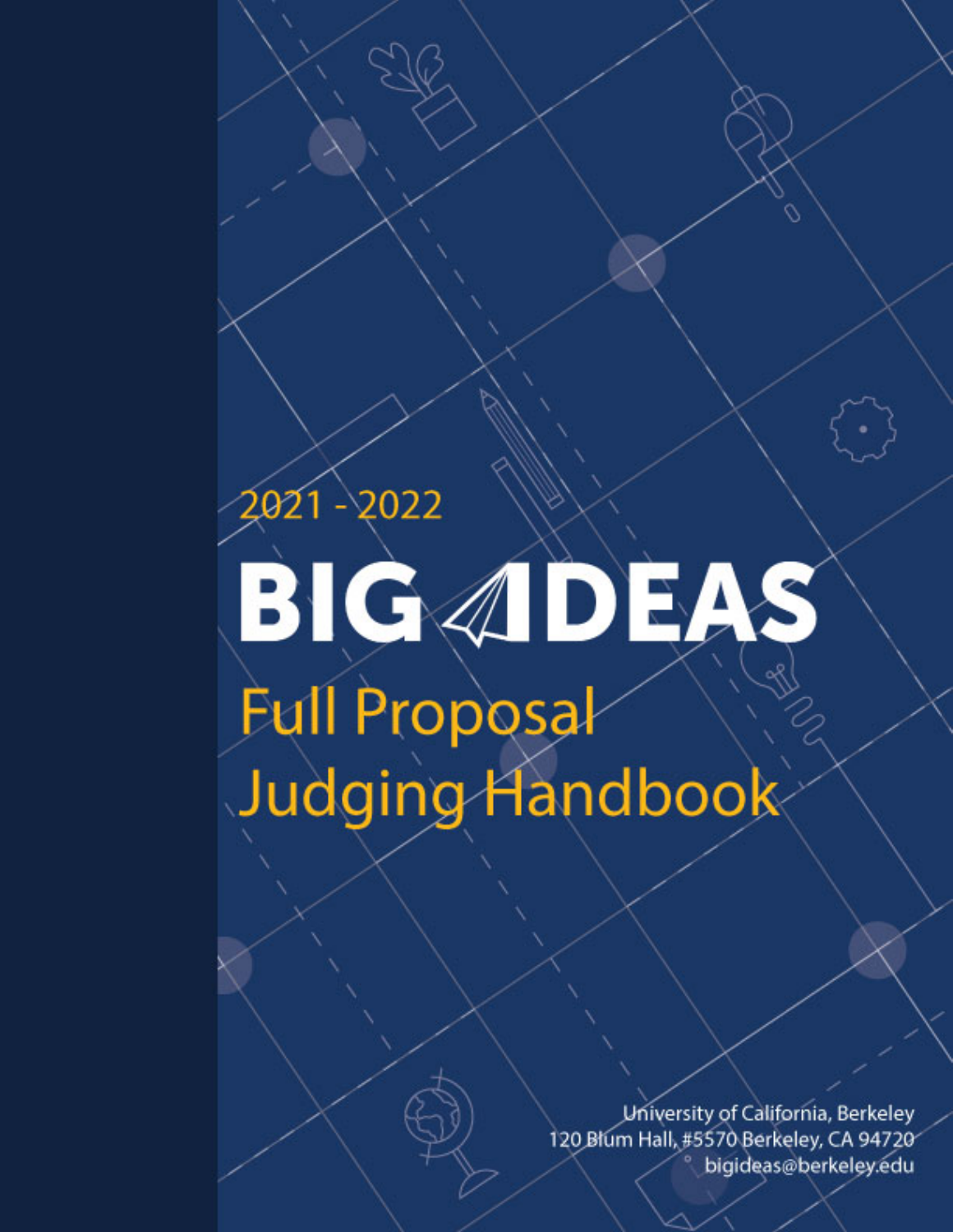# **2021-2022 Big Ideas Full Proposal Judging Handbook**

Thank you for agreeing to serve as a full proposal judge for the 2021-2022 Big Ideas Contest!

One of the greatest contributing factors to the success of Big Ideas is the fantastic network of judges and mentors who support the Contest. Each year, hundreds of energetic and experienced industry leaders and professionals make it possible to identify and support the most promising ideas. Judges have the opportunity to get a first glance at the next generation of innovative ideas and provide feedback to help shape and improve them. They also become part of the Big Ideas network, which includes opportunities to connect with other industry leaders in the social innovation space.

On behalf of the hundreds of students that participate each year in the Big Ideas Contest and the Big Ideas Staff, we thank you for your commitment to fostering student-led innovation. Your support is an invaluable resource that helps transform student ideas into real-world impact.

This handbook will provide you with key information about the Big Ideas Contest, full proposal components and judging criteria, an overview of the judging platform, and FAQs.

> After reviewing this handbook, you can get started by going to: **<https://bigideascontest.submittable.com/login>**

Finally, the Big Ideas team is always happy to answer any questions you may have. You can email us at [pdenny@berkeley.edu](mailto:pdenny@berkeley.edu)

## The deadline for completing all reviews is:

# **Friday, April 22nd, 2022**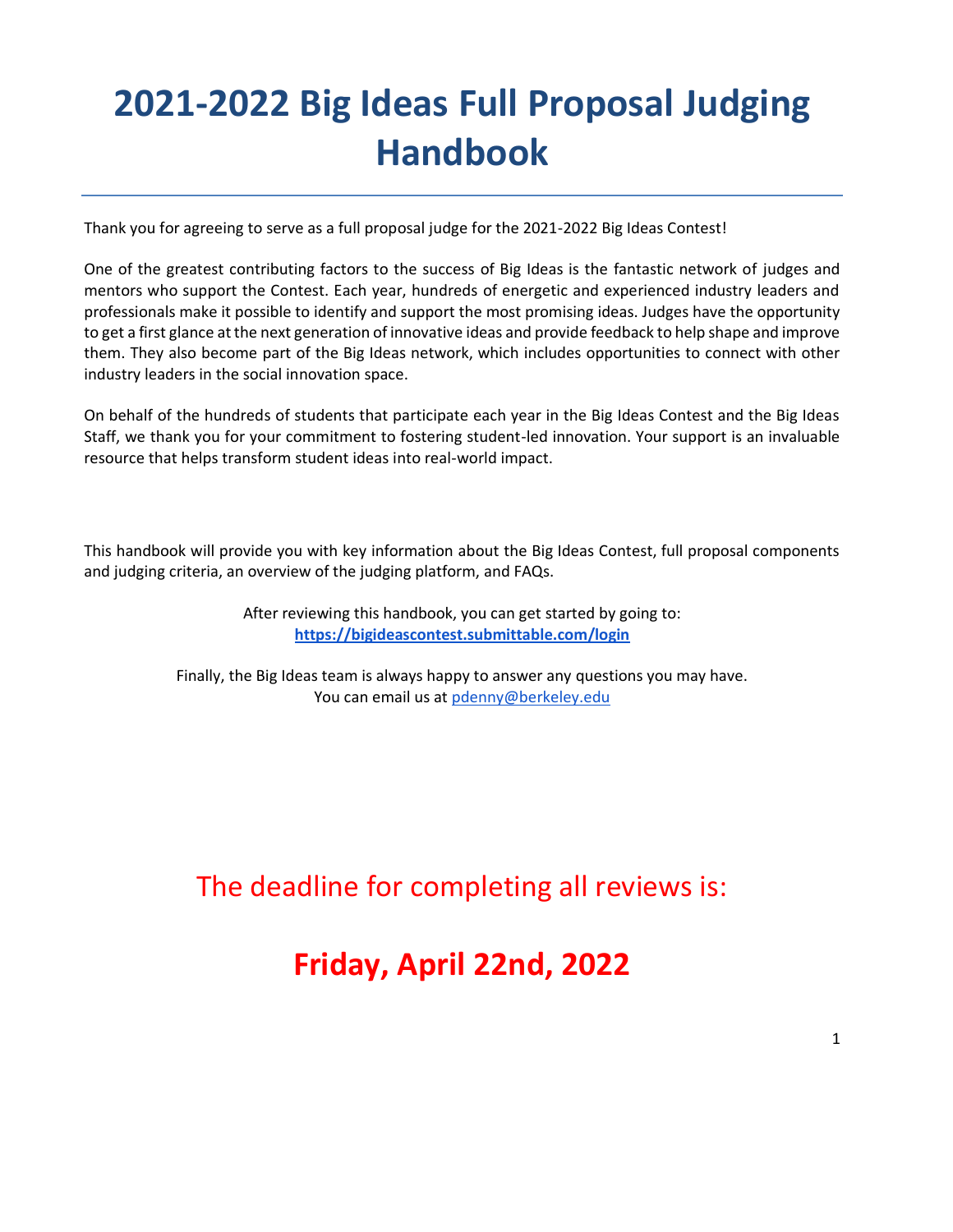# **Table of Contents**

| About the Contest                           | 3              |
|---------------------------------------------|----------------|
| 2021-2022 Social Impact Tracks              | $\overline{4}$ |
| <b>Structure of the Contest</b>             | 5              |
| <b>Full Proposal Components</b>             | 6              |
| Full Proposal Judging Criteria              | 8              |
| <b>Judging Timeline and Commitment</b>      | 9              |
| <b>Emphasis on Qualitative Feedback</b>     | 9              |
| <b>Privacy Policy</b>                       | 10             |
| Capstone Event                              | 10             |
| Accessing Proposals and Submitting Feedback | 11             |
| FAQs                                        | 15             |

*"If you ever get depressed about the future of the world, go spend some time with the Big Ideas students."*

*- Tony Stayner, Big Ideas Contest Judge*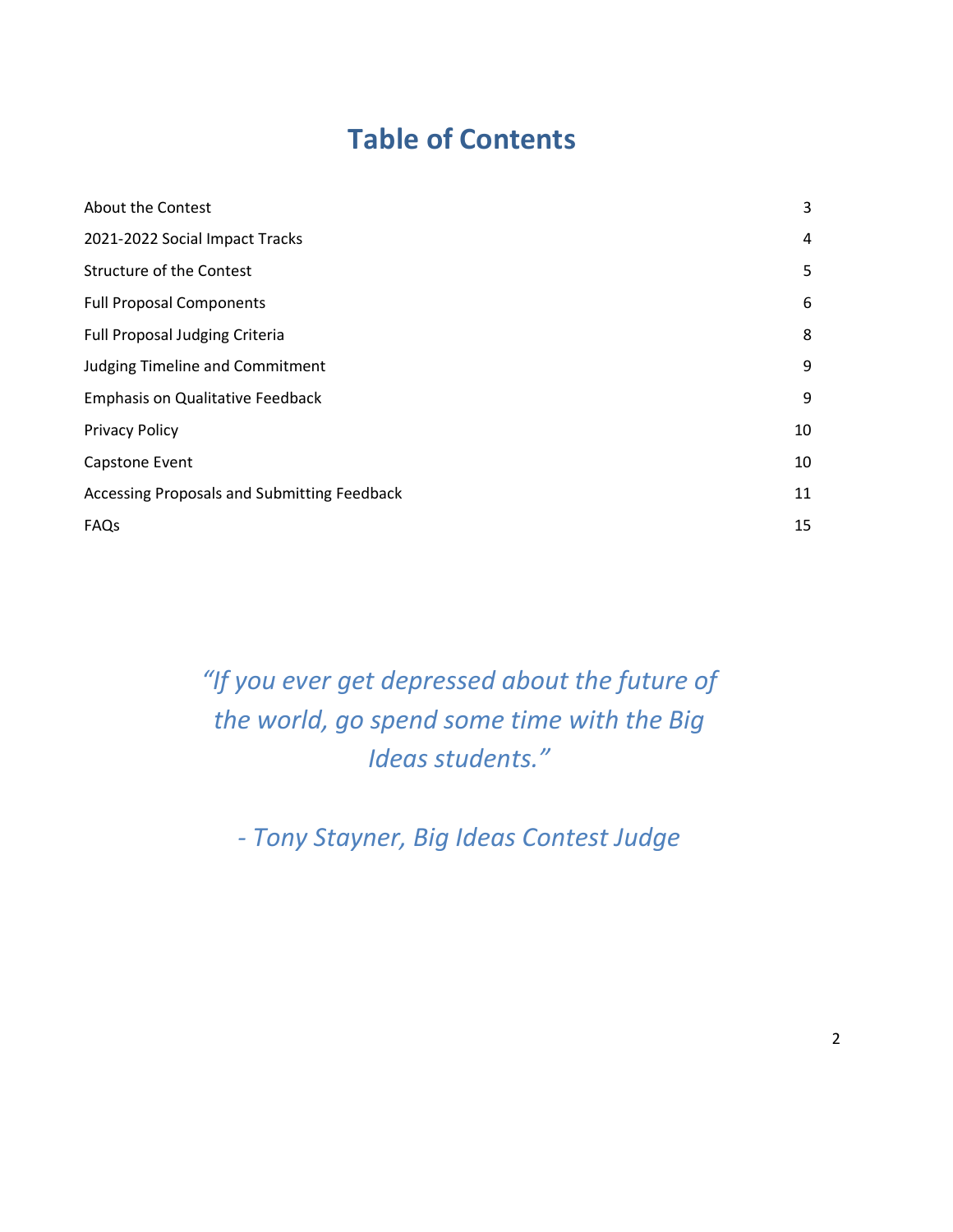## <span id="page-3-0"></span>**About the Contest**

Big Ideas is an annual, multi-campus, innovation contest aimed at providing funding, support, and validation to interdisciplinary teams of undergraduate and graduate students who have "big ideas" aimed at addressing pressing social challenges. Since its founding in 2006, Big Ideas has inspired hundreds of creative and highimpact student projects, many of which continue long after winning the Contest. By seeking out novel proposals and providing resources and support to help them succeed, Big Ideas has assisted students in making a difference all over the world.

This year the Big Ideas Contest has 10 social impact tracks and is open to innovative student teams from 11 University of California campuses, including:

- University of California Berkeley
- University of California Davis
- University of California Irvine
- University of California Los Angeles
- University of California Merced
- <span id="page-3-1"></span>University of California Riverside
- University of California San Diego
- University of California San Francisco
- University of California Santa Barbara
- University of California Santa Cruz
- University of California Hastings

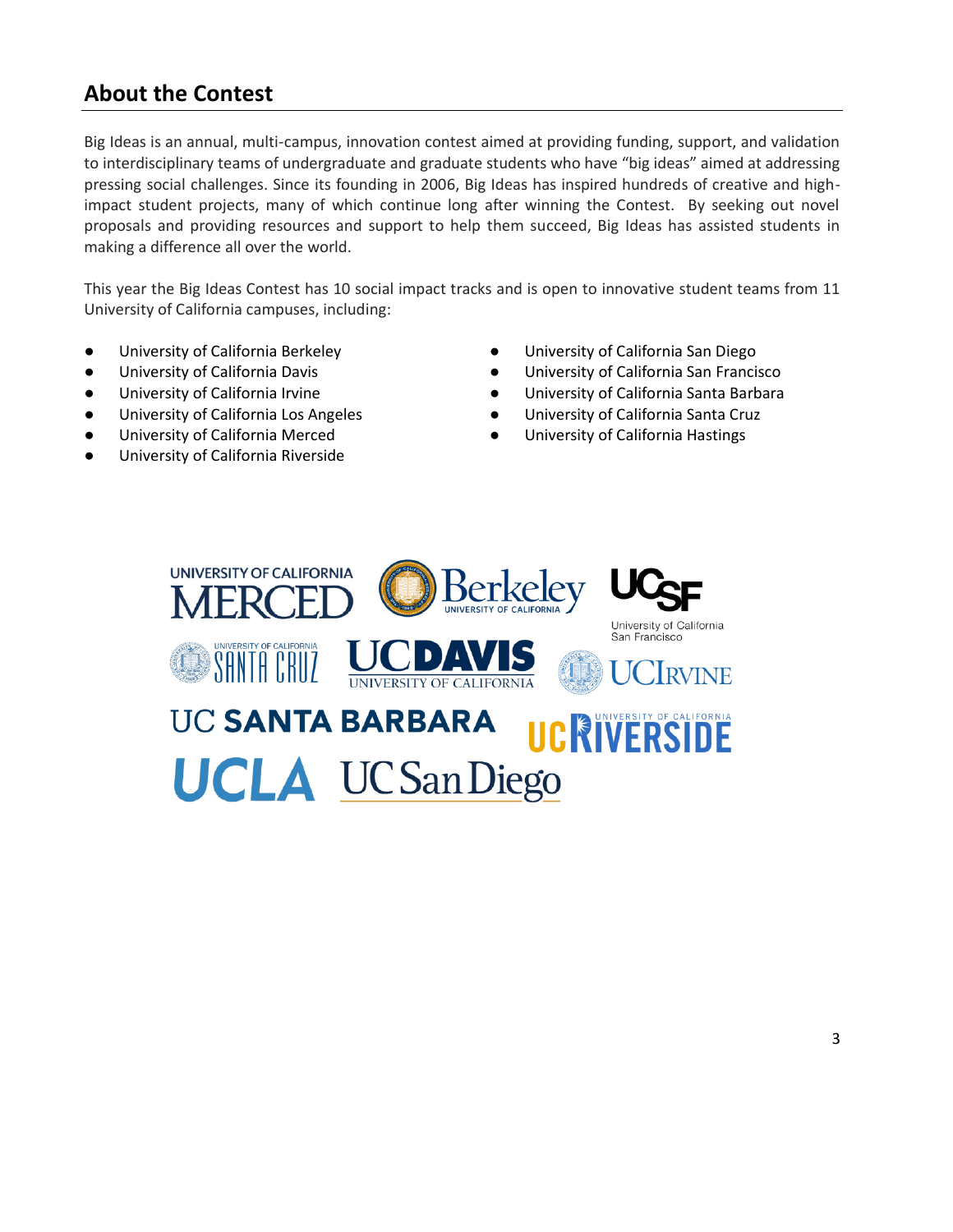# **2021-2022 Big Ideas Social Impact Tracks**

| <b>WORKFORCE</b><br><b>PANDEMIC</b><br><b>GLOBAL</b><br><b>DEVELOPMENT</b><br><b>RESPONSE &amp;</b><br><b>HEALTH</b><br><b>RECOVERY</b> | FOOD &<br><b>FINANCIAL</b><br><b>CITIES &amp;</b><br><b>ENERGY &amp;</b><br><b>ART &amp; SOCIAL</b><br><b>EDUCATION</b><br>DATA &<br><b>INCLUSION</b><br><b>AGRICULTURE</b><br><b>RESOURCES</b><br><b>COMMUNITIES</b><br><b>CHANGE</b><br>& LITERACY<br>AI |  |  |  |  |  |  |  |
|-----------------------------------------------------------------------------------------------------------------------------------------|------------------------------------------------------------------------------------------------------------------------------------------------------------------------------------------------------------------------------------------------------------|--|--|--|--|--|--|--|
| <b>Workforce Development</b>                                                                                                            | Identify a workforce solution that prepares individuals with the<br>knowledge and skills required to secure employment and advance their<br>careers.                                                                                                       |  |  |  |  |  |  |  |
| <b>Pandemic Response &amp; Recovery</b>                                                                                                 | Describe an idea that would address pandemic preparedness or<br>recovery to respond to the harmful impacts of COVID-19 or future<br>pandemics.                                                                                                             |  |  |  |  |  |  |  |
| <b>Global Health</b>                                                                                                                    | Develop an action-oriented, interdisciplinary project that would<br>alleviate a global health concern among low-resource communities.                                                                                                                      |  |  |  |  |  |  |  |
| Food & Agriculture                                                                                                                      | Envision a solution to improve our agricultural and food systems by<br>enhancing food security, agricultural sustainability, food access and<br>nutrition.                                                                                                 |  |  |  |  |  |  |  |
| <b>Financial Inclusion</b>                                                                                                              | Create novel products, services, tools or mechanisms that either<br>address unmet needs of the financially underserved.                                                                                                                                    |  |  |  |  |  |  |  |
| Data & Al                                                                                                                               | Demonstrate how big data and artificial intelligence can improve,<br>accelerate, and/or streamline the solutions to major societal<br>challenges.                                                                                                          |  |  |  |  |  |  |  |
| <b>Energy &amp; Resources</b>                                                                                                           | Propose a solution to spur the adoption of energy and resource<br>alternatives that are sustainable and have potential for broad impact.                                                                                                                   |  |  |  |  |  |  |  |
| <b>Education &amp; Literacy</b>                                                                                                         | Develop a technology, program or policy to promote inclusive and<br>equitable education, improve literacy, or enhance lifelong learning<br>opportunities.                                                                                                  |  |  |  |  |  |  |  |
| <b>Cities &amp; Communities</b>                                                                                                         | Design a novel solution that engages and enhances the well-being of<br>campuses, communities, and cities.                                                                                                                                                  |  |  |  |  |  |  |  |
| <b>Art &amp; Social Change</b>                                                                                                          | Create an innovative arts project that meaningfully engages with issues<br>of advocacy, justice, and empowerment.                                                                                                                                          |  |  |  |  |  |  |  |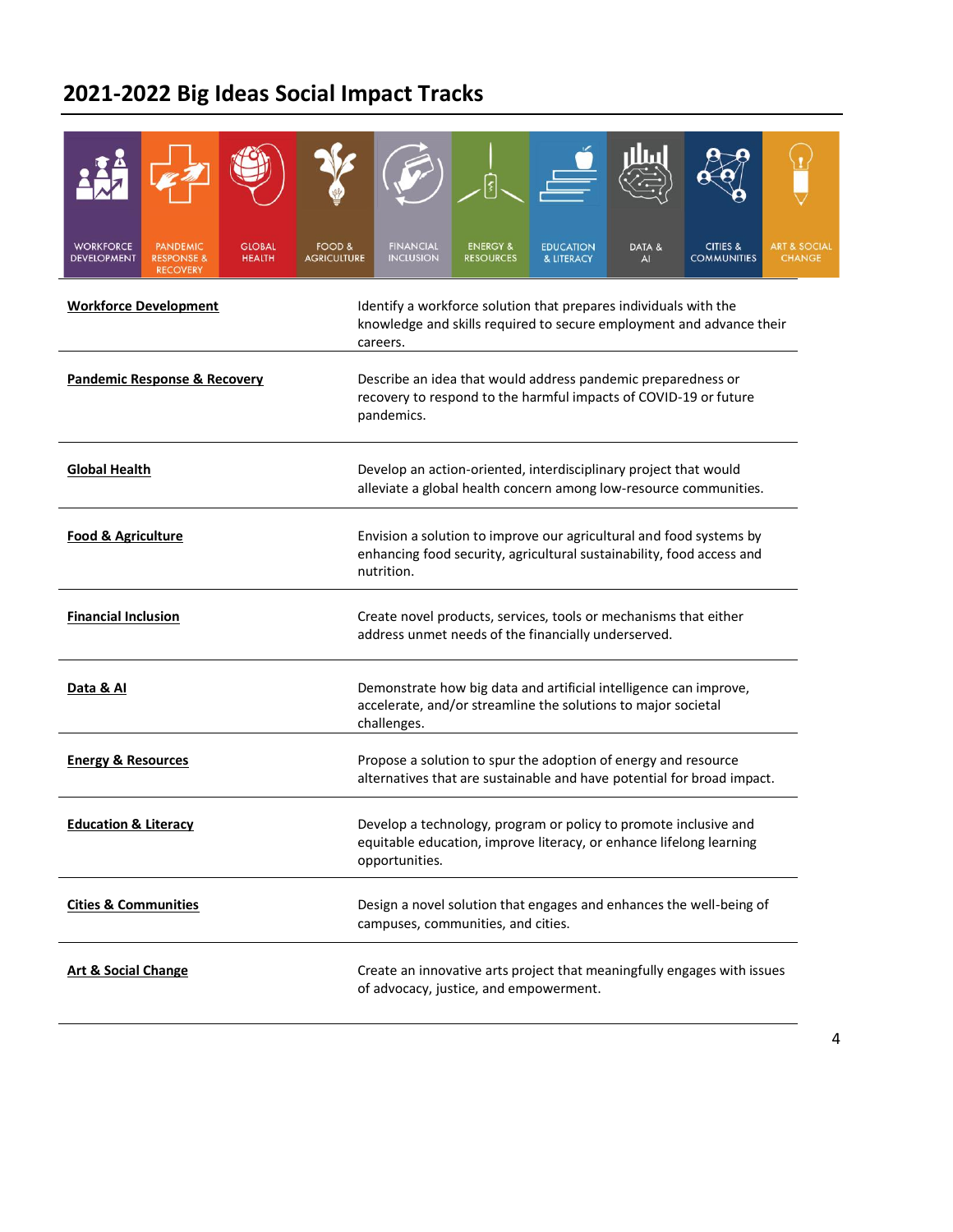## **Structure of the Contest**

The Big Ideas Contest is split into a pre-proposal round in the fall and a full proposal round in the spring.

#### **Round 1: Pre-Proposal**

Eligible students submitted their three-page pre-proposals on November 18th, 2021. Approximately 200 applications were received from students across the University of California campuses and based on judges' scores and feedback, 16 teams were selected to advance to the final round of the competition. All preproposal teams received detailed feedback from the judges, regardless of whether or not they were selected as finalists. All pre-proposal applicants were notified in January 2022 regarding their status for the final round.

#### **Round 2: Full Proposal**

<span id="page-5-0"></span>Finalist teams have had the opportunity to develop and refine their pre-proposals into up to eight-page full proposals, which they submitted on April 6th, 2022. In the full proposal round, finalists will expand on the ideas presented in their pre-proposals, edit their proposals based on judges' feedback from the pre-proposal round, and refine their project ideas through collaboration with a Big Ideas mentor (matched with the team based on the mentor's subject expertise and areas of strength). From the finalist pool, approximately 6-8 award winners will be selected.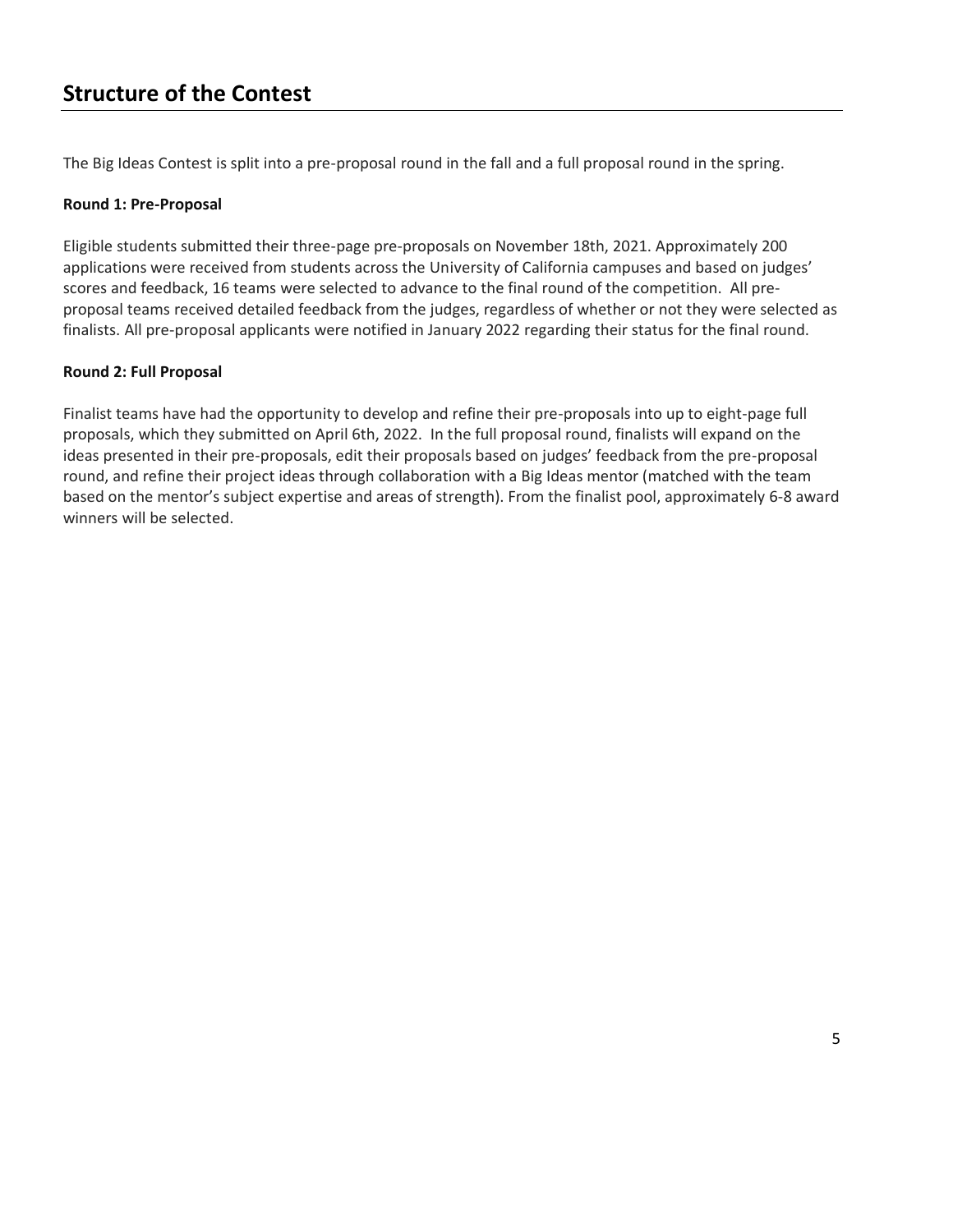## **Full Proposal Components**

Finalists are instructed to submit full proposals no more than 8 pages in length, single-spaced, including the required budget and implementation timeline. Teams are permitted up to 1 additional page for team bios (required) and up to an additional 4 pages for references and appendices (optional). Below is a list of suggested elements that Big Ideas recommends are included in every application. However, students are allowed to modify the order and presentation of the information as needed to tell their story. The recommended components are as follows:

The basic components we ask students to include are:

## **1. Problem Statement**

The problem statement is a clear description and background information on the identified problem. An effective problem statement is thoroughly researched, shows a deep understanding of the issue, and builds a strong case to support why the project is needed. This includes but is not limited to: research/statistics on the problem, and/or research/statistics about the target community or market.

## **2. Existing Solutions**

Teams should include an overview of any existing services, programs, interventions, or products that have been designed or implemented to address this problem. Where applicable, applicants should discuss the limitations of these approaches, the gaps that still exist, and present research on what has been done in the past and where those solutions fell short.

#### **3. Proposed Innovation**

The team should provide a summary of the innovative project (e.g. program, service, product, etc.) how it works, and its intended impact. This is the "nuts and bolts" portion of the proposal and focuses on what the project will look like in its 1st year of implementation. It briefly explains any implementation challenges that may arise and how they will be addressed. It may note (but does not focus on) whether the project intends to scale up or expand in future years.

#### **4. Implementation Timeline**

The timeline describes the key next steps for implementing the idea over the next year. Big Ideas awards will be disbursed in June/July 2022. Therefore, for the purposes of this Contest, the "next year" is defined as June 2022-June 2023. The majority of the application should focus on this timeframe, however, teams may mention work conducted prior to or following this 1-year timeframe in order to convey the broader context or impact of the project.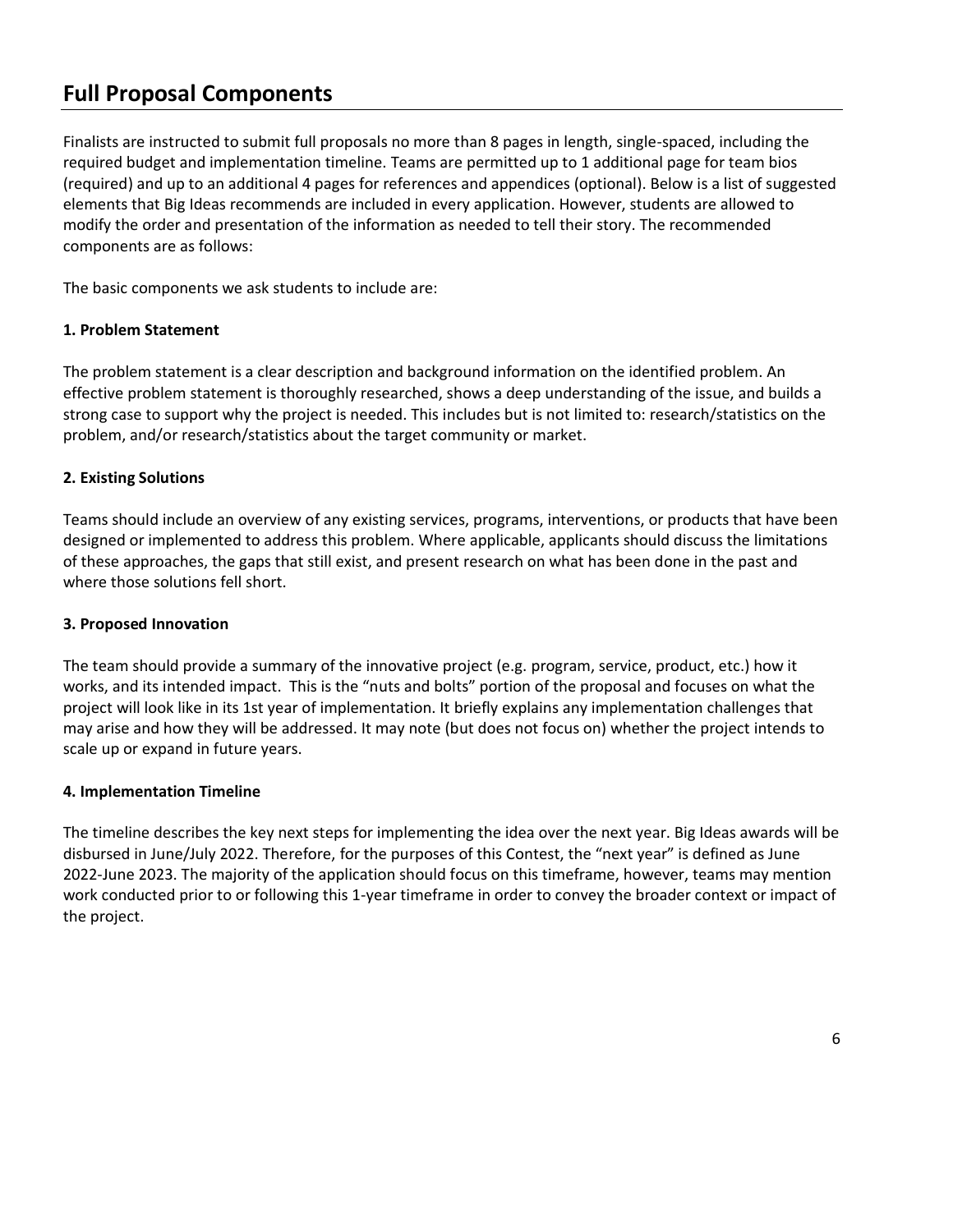#### **5. Measuring Success**

Teams should include information about how they will monitor or measure the impact or success of their project throughout the 1st year of implementation (June 2022-June 2023). This does not need to be a formal monitoring and evaluation plan, but can take the form of metrics and methods to make sure they can track their progress.

#### **6. Budget**

Includes both expected costs and revenue for the next year of the project (June 2022-June 2023)

\*Note: The funding requested from Big Ideas can be no greater than \$10,000. If anticipated 1st year expenses are greater than \$10,000 total, the team should convey a realistic plan for securing additional funds (e.g., additional grants, fundraising, revenue generation, etc.)

#### **7. Team Bios**

A list of key project team members with brief biographies that explain the capability of the team to pursue their idea.

#### **8. Application Video**

Teams will submit a short application video between 60 and 90 seconds. The video is an opportunity for teams to introduce themselves, explain what they are doing and why, and detail anything else they want judges to know about the team or the project.

<span id="page-7-0"></span>This is the first year Big Ideas has required an application video, thus we are utilizing the Y-Combinator [Application Video](https://www.ycombinator.com/video/) model. This format requires that teams speak directly to the camera, leaving out all production aspects (such as music, effects, images, slides, "post-production wizardry," etc.) This is not a video making contest and no fancy editing is necessary (or desirable).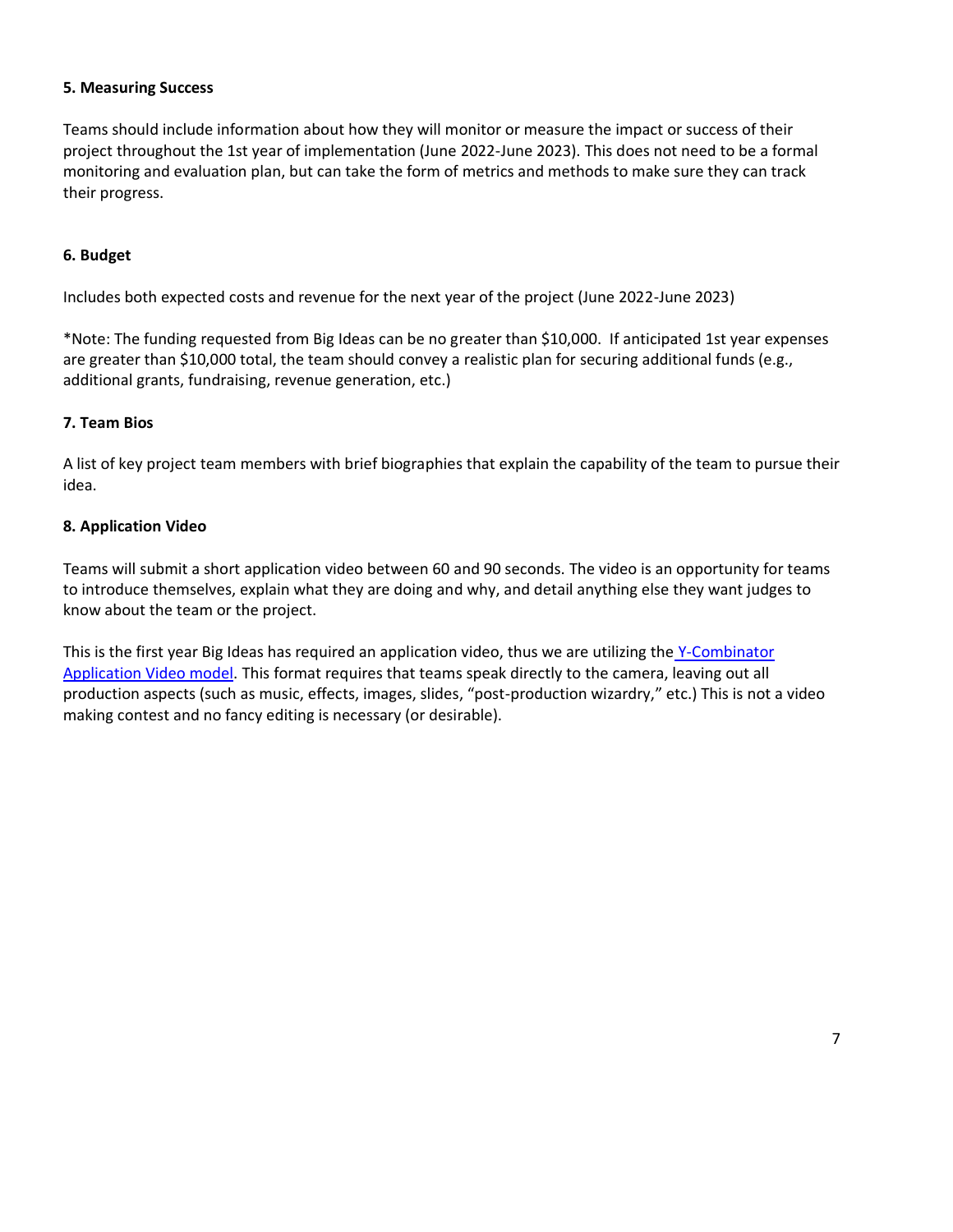## **Full Proposal Judging Criteria**

Entries will be judged according to the criteria below.

## **Criteria 1: Innovation (30%)**

The project presents a truly novel, innovative, or creative solution to the problem. Big Ideas defines "novel, innovative, or creative" as those solutions that a) propose a new idea, method, invention, or product, b) create a better or more effective product, process, service, technology, or idea, or c) improve upon or tailor an existing innovation to a new context.

Proposals should include how their Big Idea:

- Addresses a major societal problem, and conveys a clear understanding of that problem.
- Approaches the challenge in a new or unique way
- Provides a timely solution that should be implemented now

## **Criteria 2: Effective Implementation Strategy (40%)**

Proposals should demonstrate how they will operationalize their Big Idea over the next year (June 2021- June 2022) to put them on a path for long-term impact. They should include how their implementation plan does the following:

- Demonstrates community or market familiarity, including cultural, ethical, and legal implications
- Proposal details an assembled team, including potential partnerships, with the right skills and experience, such as technical, business, field and marketing
- The proposal demonstrates consideration of potential obstacles to implementation/ adoption and has proposed convincing solutions to address these challenges.
- Incorporates a 1-year timeline, metrics for success, and budget\* that convey a clear plan for future growth
- The team has considered all relevant aspects of development, considered/developed viable marketing goals, effective marketing strategies, and realistic training and recruitment procedures for personnel or volunteers, if applicable.
- Demonstrates a viable plan for measuring success in achieving the project's goals.
	- The exact measurement tools (e.g. survey instruments) need not be developed at this stage, but the proposal should explain what will be measured, when/how it will be measured, and justify how those measurements lead to the achievement of the team's desired impact.

#### **Criteria 3: Persuasive Proposal (30%)**

Proposals should address a pressing and important social problem. Team has provided the reviewer with sufficient statistics and research to understand the problem and makes a clear and compelling case that their project addresses this need.

Proposals should address: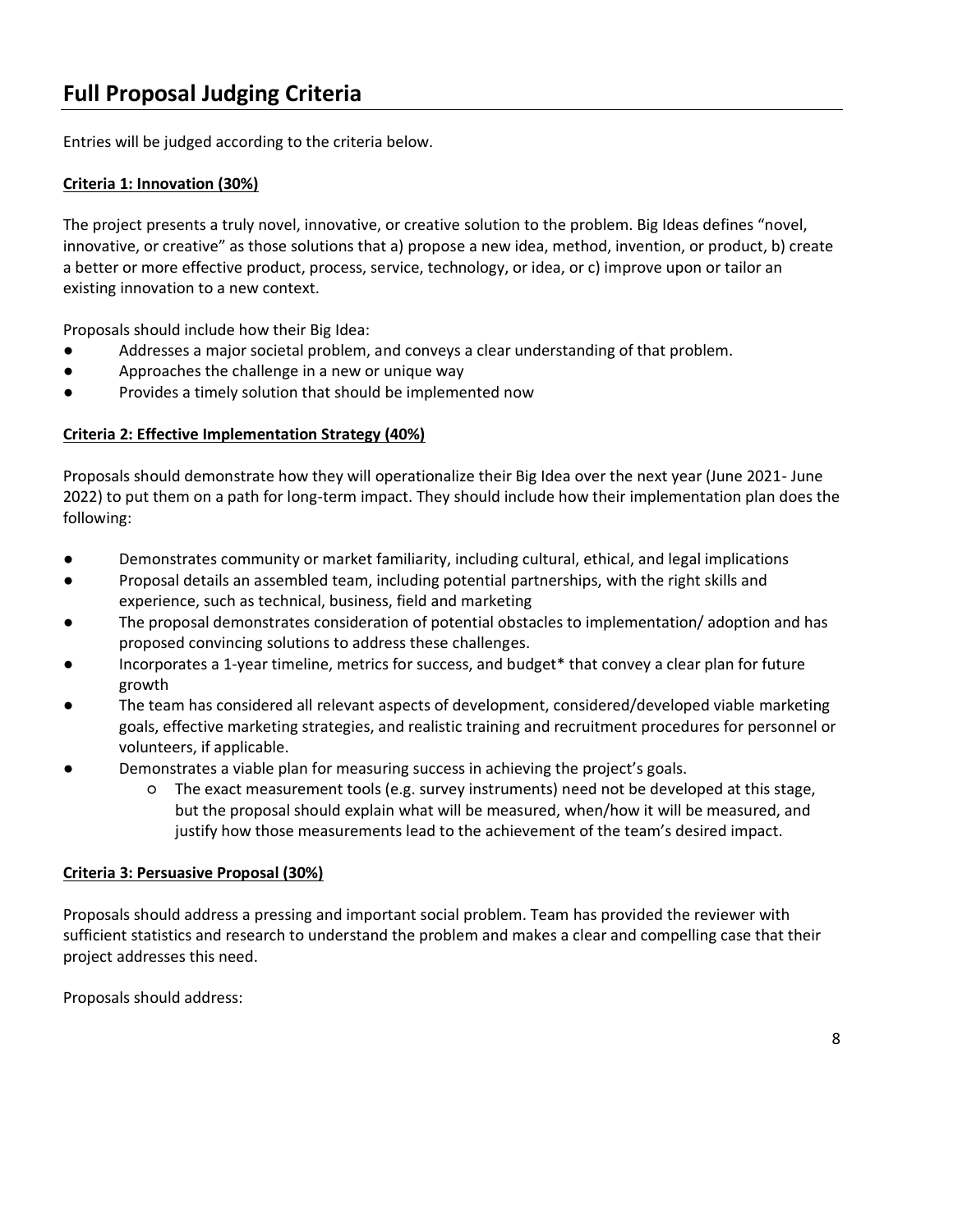- What problem do you solve, and why is this project urgent now?
- How does your innovation work?
- What progress will you make over the next year (June 2022-June 2023) , and what will you do with any funds you are awarded?
- <span id="page-9-0"></span>How will the world be different in the future with your innovative solution?

## **Judging Timeline and Commitment**

The official review period for judges begins Friday, April 8th, 2022. **All reviews must be submitted no later than Friday, April 22nd, 2022 (11:59pm)**. **Each judge will be assigned four proposals to review.** 

The entire review process should take 60-90 minutes per proposal on average (4-6 hours total.) We limit the number of proposals each judge reads in order to allow them sufficient time to carefully review each proposal and provide comprehensive qualitative feedback to each student team.

Winners will be notified in late April and judges will receive a list of the winners shortly thereafter.

## <span id="page-9-1"></span>**Emphasis on Qualitative Feedback**

A critical goal of the Big Ideas Contest is to provide encouragement and support to all applicants. Thus, **we ask that judges provide substantive and constructive feedback to every proposal that is reviewed.** Please provide applicants with critical insights into the strengths and weaknesses of their big idea. We know from conversations with past teams that this feedback is one of the most valuable aspects of the competition because it helps students refine and develop their big idea. Some teams that don't win an award this year will use the judges' feedback to re-apply to Big Ideas next year or enter other student innovation competitions.

"The feedback from the judges was incredibly helpful because it gave me insight into things that I honestly had not thought about."

*Diana Pascual Alonzo, Youth Leadership Now. Grand Prize Winner, Big Ideas 2012*

When completing your reviews, please be mindful of the following:

- 1. Reviews should be written as though you are communicating directly with the applicants.
- 2. Applicants will receive only the qualitative feedback. Scores/ratings will not be shared with applicants and qualitative feedback will remain anonymous.
- <span id="page-9-2"></span>3. This is a learning experience for students. Please maintain a respectful and constructive tone.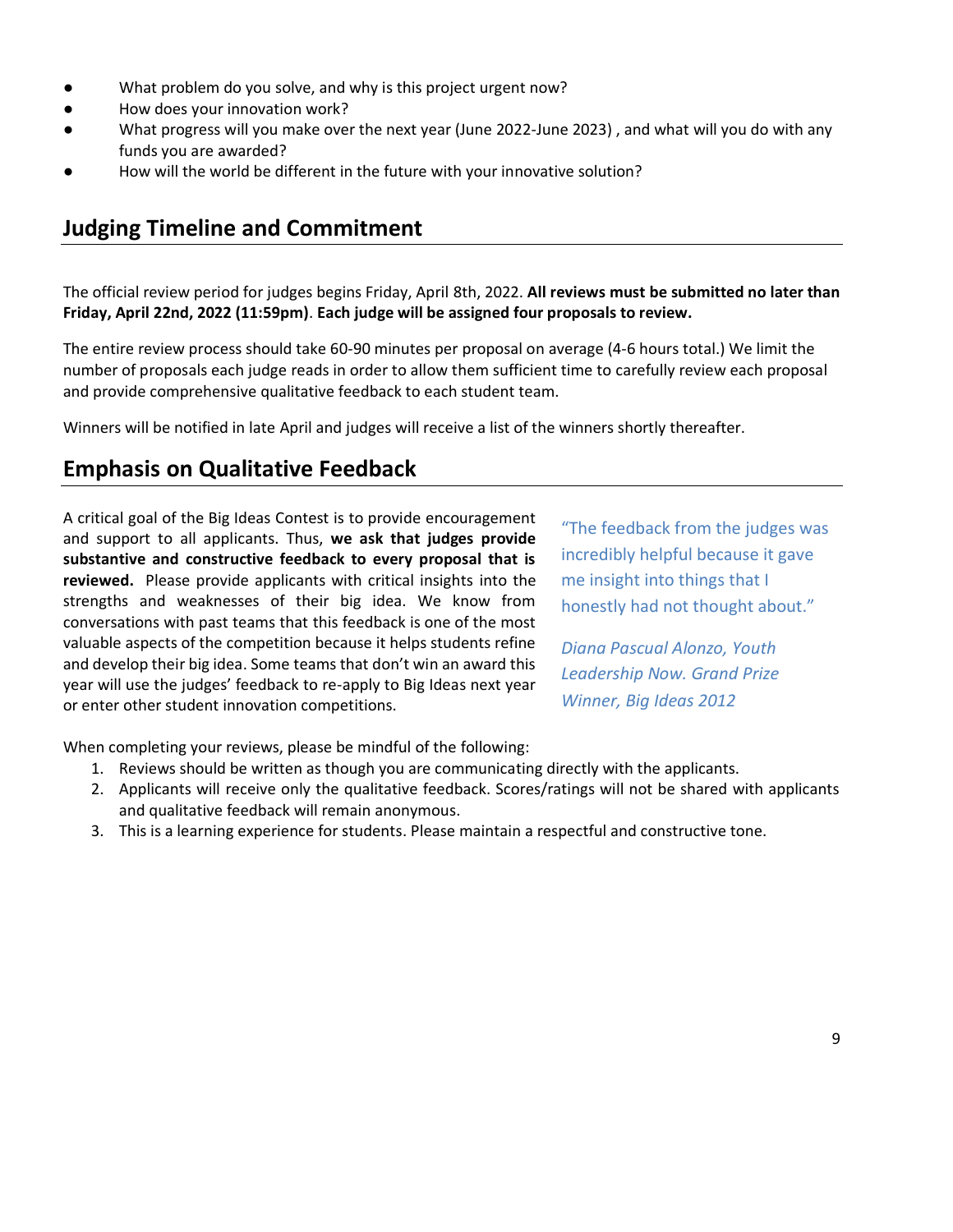## **Privacy Policy**

It is required that judges maintain the confidentiality of the proposals before, during and after the judging process. For the duration of the Contest any communication with applicants must be initiated through staff representatives of the Big Ideas Contest.

## **Capstone Event**

Each year, the Big Ideas Contest culminates with a Grand Prize Pitch Day and Awards Celebration. This event presents a wonderful opportunity to meet the teams, celebrate their accomplishments, and learn more about the most innovative projects in this year's Contest. They are also a valuable opportunity to connect with your fellow judges and mentors and expand your network in the social impact space. **We hope you will join us (more details and an RSVP will be shared soon!!)**

## **Grand Prize Pitch Day & Awards Celebration**

**May 4th 2021** | 4-7pm | Blum Hall, UC Berkeley (and Zoom webcast)

<span id="page-10-0"></span>The Big Ideas community will gather for its annual Grand Prize Pitch & Awards Celebration to recognize the most outstanding innovations in the 2021-2022 contest. A select group of finalist teams (3-4 projects) will be invited to participate in the Grand Prize Pitch event for the opportunity to win up to an additional \$10,000. Preceding and following the pitches, there will be a poster and demo session featuring all of the projects and innovators from the 2021-2022 Big Ideas Contest.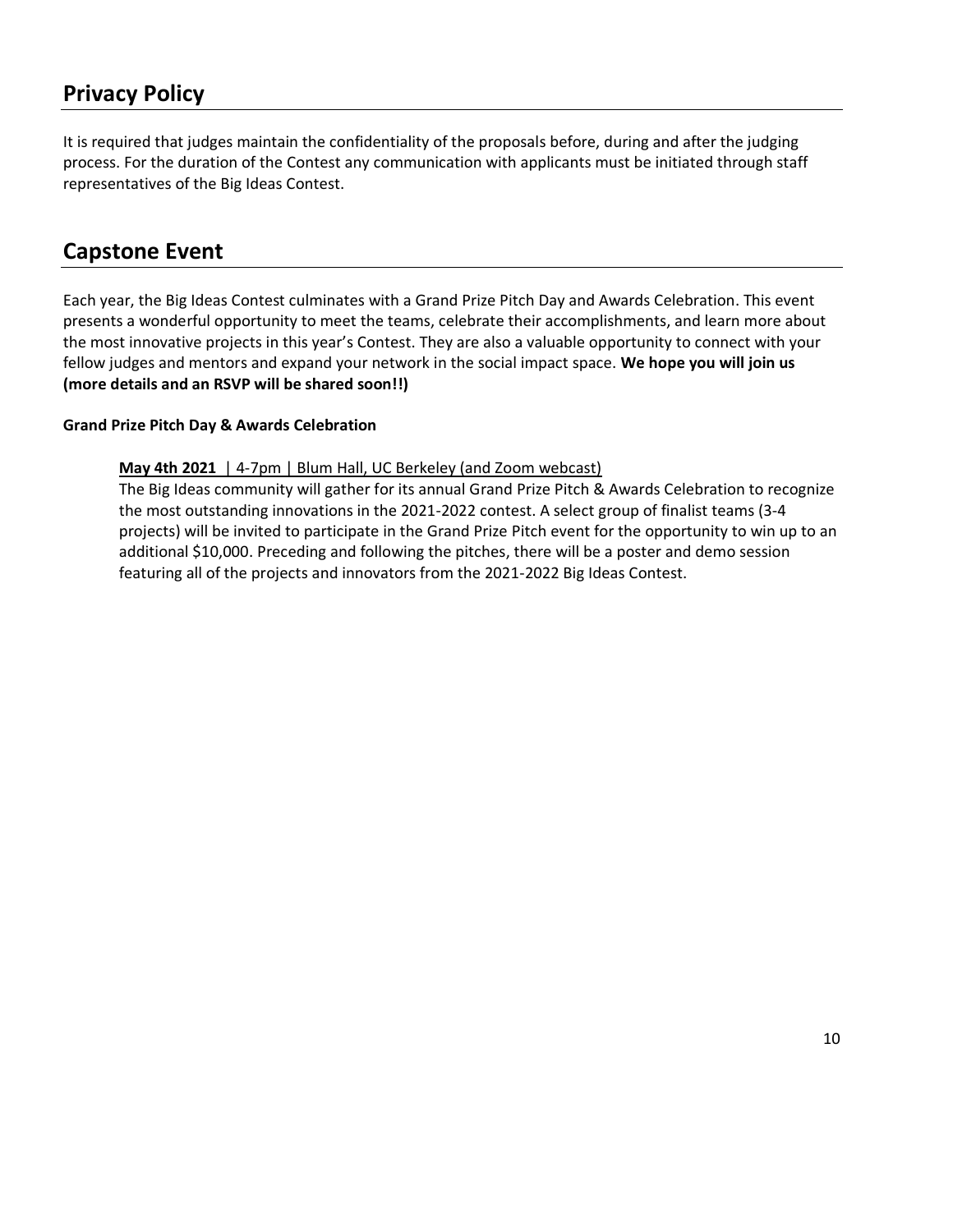## 1.Portal URL:

This year we are once again using the application platform, Submittable, which can be accessed at: <https://bigideascontest.submittable.com/login> If you participated in the pre-proposal round in November 2021, the process is the same as before.

## 2. Username and Password:

**New Judges** (i.e. you did not participate in the pre-proposal review in November 2021)**:** If you are a new judge this year you have been sent an invitation to create a Submittable user profile. Please do this ASAP as we can not assign you any applications to review until this step is completed. If you have not received this invitation from Submittable, please notify us and we resend this to you.

**Returning Judges** (i.e. you participated in the pre-proposal review in November 2021)**:** If you are a returning judge, you will log in to the review portal using the username/ password that you created previously. (If you forgot your password, simply follow the password reset instructions on the login page.)

On Friday evening, April 8th, everyone who has a Submittable profile will receive an email from Submittable letting you know that you have been assigned four applications to review. Click on the "View Submissions" and log into Submittable using the profile that you previously created.

Submittable<sup>[0]</sup>

Hi PLD.

You have one or more assignments in Big Ideas Contest.

**VIEW SUBMISSIONS** 

New assignments:

- · Unicado
- Belonging: Protecting the Treasures and Dignity of the Unhoused
- · ReFuel Technologies
- Mobile Pods for Flexible Outdoor Learning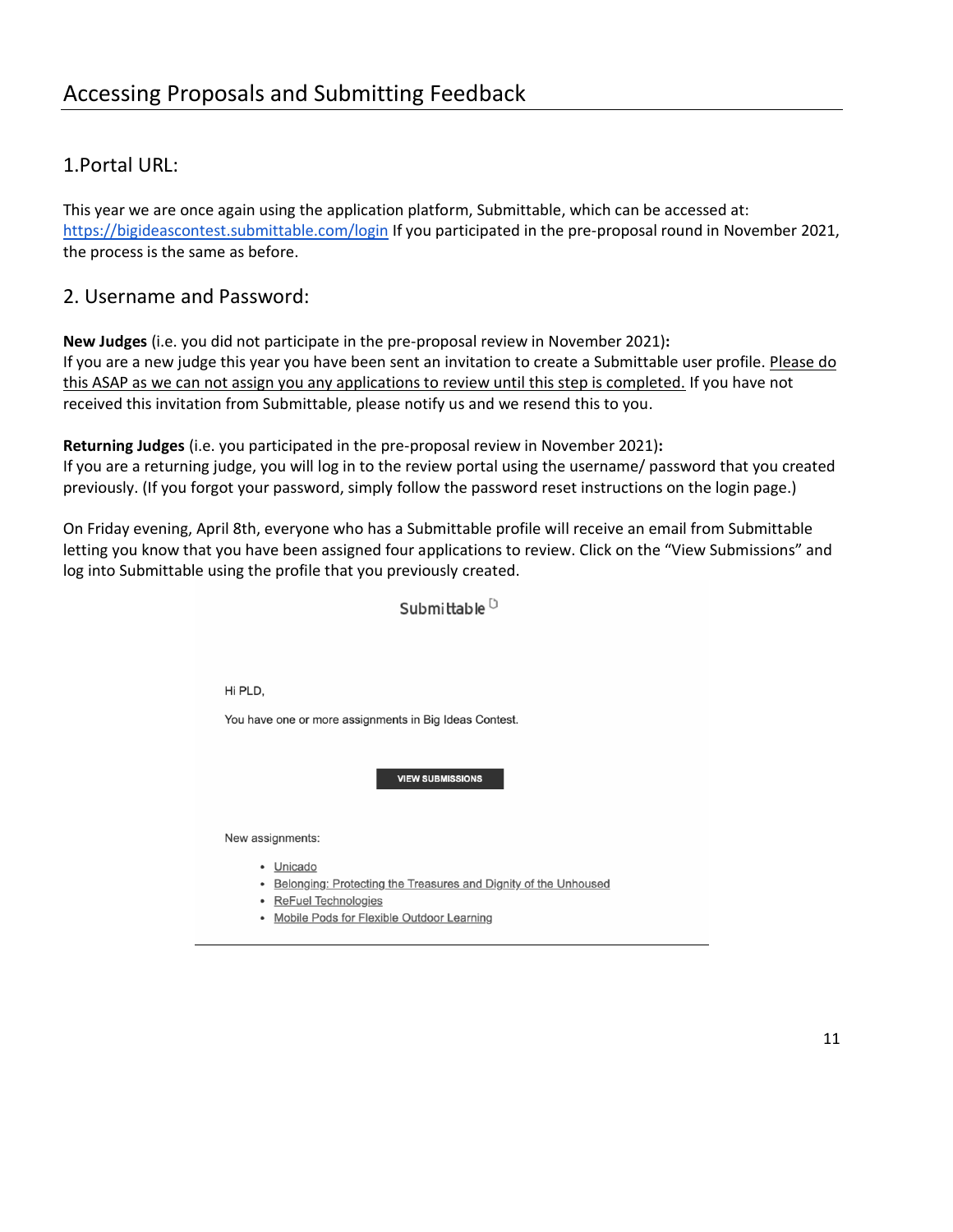## 3. Landing Page:

Once you log in, you will be taken to a landing page that shows the title of each submission To begin reviewing pre-proposals, click on the name of the proposal.

| Show Filters v               |               |                            | first<br>prev    | page 1 of 1 (4 results)<br>next last             |          |               |                          |   | $\alpha$ |
|------------------------------|---------------|----------------------------|------------------|--------------------------------------------------|----------|---------------|--------------------------|---|----------|
| $\Box$<br>$\bullet$<br>Label |               |                            |                  |                                                  |          |               |                          |   |          |
| SCORE                        | <b>STAGE</b>  | SUBMISSION                 | <b>SUBMITTER</b> | PROJECT                                          | DATE     | <b>STATUS</b> | <b>ASSIGNED</b>          | ۰ |          |
| a                            | Full Proposal | Unicado                    | (blind)          | 2020-2021 Big Ideas Full<br>Proposal Application | 4/7/2021 | In-Progress   | Multiple Team<br>Members |   |          |
| O                            | Full Proposal | <b>ReFuel Technologies</b> | (blind)          | 2020-2021 Big Ideas Full<br>Proposal Application | 4/7/2021 | In-Progress   | PLD Denny                |   |          |
| $\Box$                       | Full Proposal | KovaDx                     | (blind)          | 2020-2021 Big Ideas Full<br>Proposal Application | 4/7/2021 | In-Progress   | PLD Denny                |   |          |
| O                            | Full Proposal | <b>Impact Food</b>         | (blind)          | 2020-2021 Big Ideas Full<br>Proposal Application | 4/7/2021 | In Progress   | PLD Denny                |   |          |

*Note: Each judge will be assigned to review four applications in the final round.*

## 4. Viewing Your Assigned Submissions:

Once you have clicked on a submission, on the left side of the page you will see the "Application" information which contains: 1. The project title, 2. The 150-word project summary, 3. The link to the 60-90 second elevator pitch video, and 4. The link to the 8-page written application

Once you are ready to begin reviewing the application: 5. Click the "Review" tab in the top left corner of the page, and 6. Click the "Complete Review" button.

| $\leftarrow$ Back to list $(1 \text{ of } 4)$ Unicado                                                                                                                                                                                                                                                                                                                                                                                                                                                                                                                                                                                                                                                                                                                                                                                                                                                                                                                              | In-Progress                                     | Full Proposal          | A Info | <b>C</b> Labels | More $\sim$ |  |
|------------------------------------------------------------------------------------------------------------------------------------------------------------------------------------------------------------------------------------------------------------------------------------------------------------------------------------------------------------------------------------------------------------------------------------------------------------------------------------------------------------------------------------------------------------------------------------------------------------------------------------------------------------------------------------------------------------------------------------------------------------------------------------------------------------------------------------------------------------------------------------------------------------------------------------------------------------------------------------|-------------------------------------------------|------------------------|--------|-----------------|-------------|--|
|                                                                                                                                                                                                                                                                                                                                                                                                                                                                                                                                                                                                                                                                                                                                                                                                                                                                                                                                                                                    |                                                 | Activity               | Review |                 | Messages    |  |
|                                                                                                                                                                                                                                                                                                                                                                                                                                                                                                                                                                                                                                                                                                                                                                                                                                                                                                                                                                                    | <b>Full Proposal</b><br>$\widehat{\phantom{a}}$ |                        |        |                 |             |  |
| Project: 2020-2021 Big Ideas Full Proposal Application<br>Submitted on 04/07/2021                                                                                                                                                                                                                                                                                                                                                                                                                                                                                                                                                                                                                                                                                                                                                                                                                                                                                                  | PLD Denny (you)                                 | <b>Complete Review</b> |        |                 |             |  |
| Project Name                                                                                                                                                                                                                                                                                                                                                                                                                                                                                                                                                                                                                                                                                                                                                                                                                                                                                                                                                                       |                                                 |                        |        | 6               |             |  |
| Unicado                                                                                                                                                                                                                                                                                                                                                                                                                                                                                                                                                                                                                                                                                                                                                                                                                                                                                                                                                                            |                                                 |                        |        |                 |             |  |
| Project Summary                                                                                                                                                                                                                                                                                                                                                                                                                                                                                                                                                                                                                                                                                                                                                                                                                                                                                                                                                                    |                                                 |                        |        |                 |             |  |
| Unicado is exploring purple urchin roe (uni) enhancement strategies using food waste streams in Southern California. Our aim is to reduce the impact of our feed through<br>upcycling and produce a gourmet affordable seafood product that is potentially carbon neutral. In this manner, the act of eating our ranched purple urchins has the<br>hallmarks of truly restorative consumption. By increasing both the local supply and demand for purple urchin uni, Unicado hopes to incentivize a commercial fishery large<br>enough to suppress the exponential growth of purple urchin populations and bring balance to Southern California's kelp forest habitats. Providing purple sea urchins<br>alternative to kelp such as avocado skins may represent an opportunity to increase the accumulation and quality of the roe. Once ranched, Unicado will go to market with<br>uni products that are designed specifically for the preferences of American seafood consumers. |                                                 |                        |        |                 |             |  |
| Elevator Pitch Video                                                                                                                                                                                                                                                                                                                                                                                                                                                                                                                                                                                                                                                                                                                                                                                                                                                                                                                                                               |                                                 |                        |        |                 |             |  |
| 區<br>÷<br>(Blind submission) File_id #740586cc-40c2-491b-b327-cf8739492540.mov                                                                                                                                                                                                                                                                                                                                                                                                                                                                                                                                                                                                                                                                                                                                                                                                                                                                                                     | 土                                               |                        |        |                 |             |  |
| Full Proposal (Written) Application<br>Д                                                                                                                                                                                                                                                                                                                                                                                                                                                                                                                                                                                                                                                                                                                                                                                                                                                                                                                                           |                                                 |                        |        |                 |             |  |
| ≡<br>÷<br>(Blind submission) File_id #25649c89-ba81-4147-ae4a-1a291bd9c581.pdf                                                                                                                                                                                                                                                                                                                                                                                                                                                                                                                                                                                                                                                                                                                                                                                                                                                                                                     | 土                                               |                        |        |                 |             |  |
|                                                                                                                                                                                                                                                                                                                                                                                                                                                                                                                                                                                                                                                                                                                                                                                                                                                                                                                                                                                    |                                                 |                        |        |                 |             |  |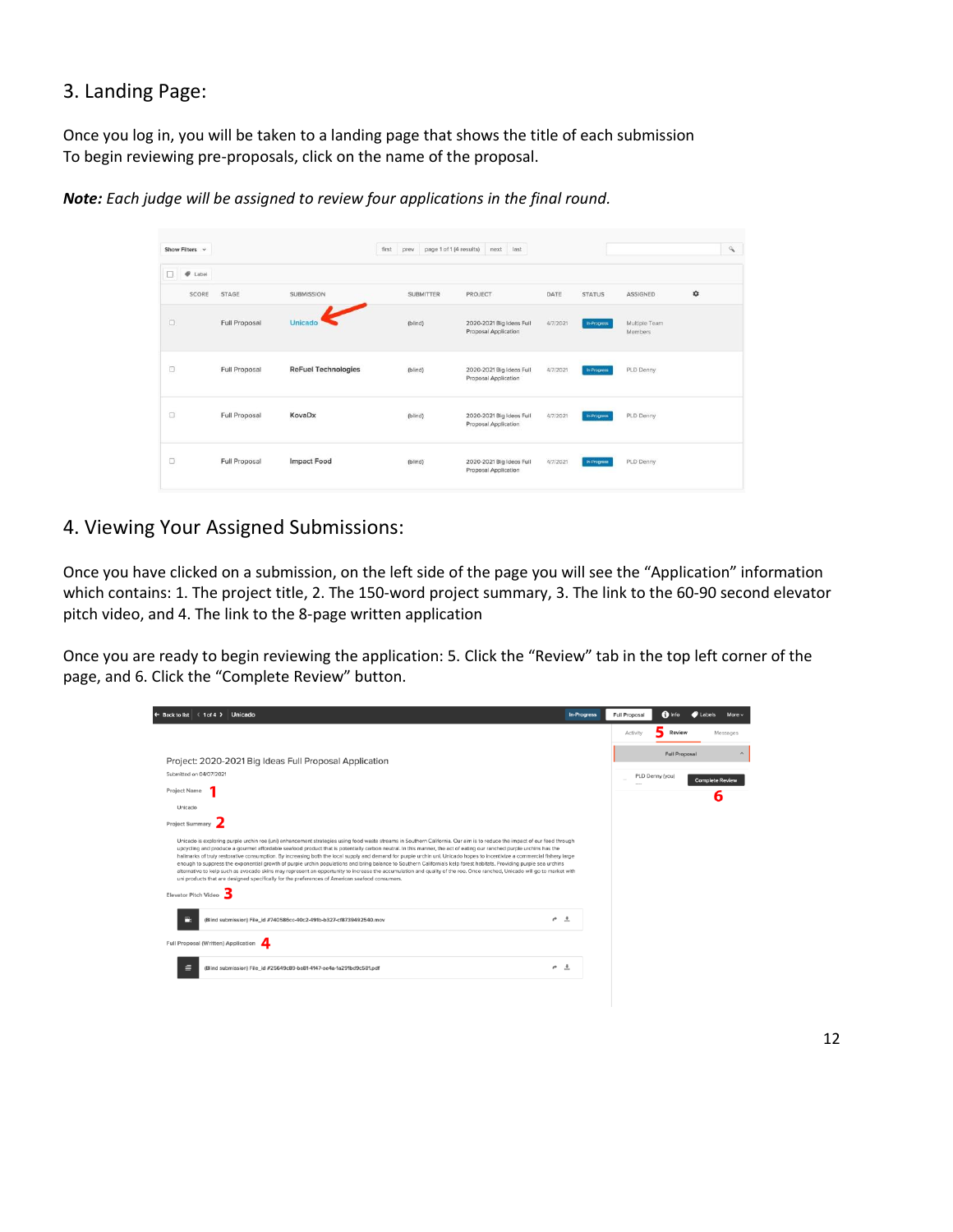## 5. Adding your Review:

After clicking the "Complete Review" button you will see the judging scorecard for that pre-proposal. It will contain a mix of dropdown menus and comment boxes, where you will provide your feedback on each section. Before you begin reviewing the submission, you must agree to the "Privacy Policy" at the top of the page.

| <b>Privacy Policy</b>                                                                                                                                                                                                                                                                                                                                                                                |
|------------------------------------------------------------------------------------------------------------------------------------------------------------------------------------------------------------------------------------------------------------------------------------------------------------------------------------------------------------------------------------------------------|
| By serving as a Big Ideas judge you agree to maintain the confidentiality of the proposals before, during and<br>after the judging process. For the duration of the contest, any communications with applicants should be<br>initiated through staff representatives of the Big Ideas contest only. Please check the box below to<br>acknowledge that you have read and agree to our privacy policy. |
| I Agree to the Privacy Policy stated above *                                                                                                                                                                                                                                                                                                                                                         |

Note, once you click on a file, the written proposal or video will be viewable on the left side of your screen for reference while you complete your review. (You can scale the size of the windows to make the review box larger or smaller by clicking/dragging on the column divider line, depending on your view preference.) To return to your list of assigned proposals, you can click on: 1. The "Back to List" button on the top left side of your window. Alternatively, you can: 2. Move to the next submission by clicking on the arrows next to "Back to list." If you would like to download and/or print the files so that you can read them offline: 3. Click the "File Options" button and select your choice.



## 6. Award Recommendation:

We are also asking judges to evaluate whether or not they feel the application is deserving of a Big Ideas award. The three dropdown options are "yes", "no" and "maybe/unsure" and judges are asked to select one of these. For the four applications you have been assigned to review, we ask you to limit your "yes" response to no more than 2 applications.

| Should this project receive a Big Ideas award? * |          |  |  |  |  |  |
|--------------------------------------------------|----------|--|--|--|--|--|
| Select                                           | $\wedge$ |  |  |  |  |  |
| Yes (Recommend award)                            |          |  |  |  |  |  |
| No (Do not recommend award)                      |          |  |  |  |  |  |
| Maybe / Unsure                                   |          |  |  |  |  |  |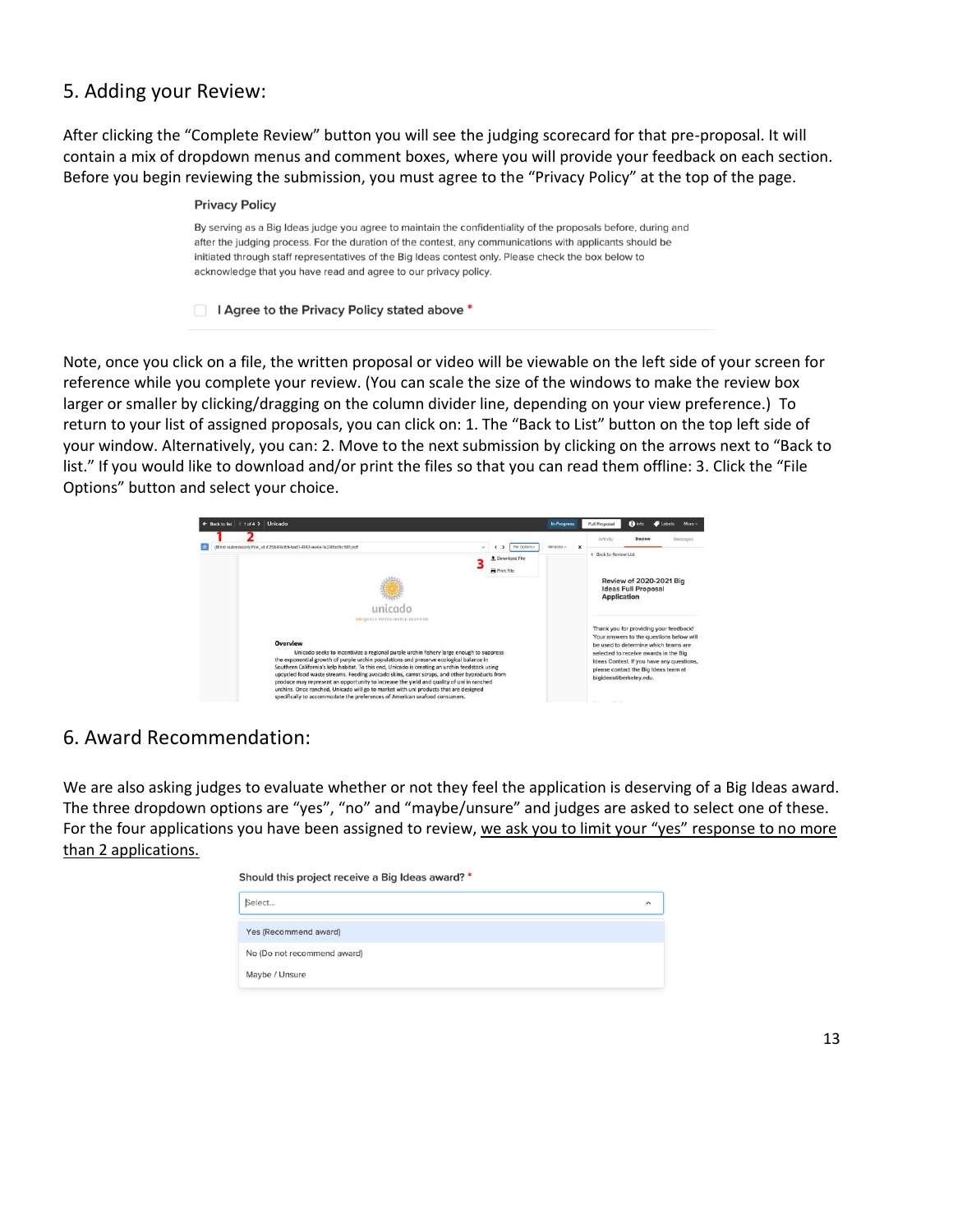## 7. Saving Drafts and Submitting Reviews:

If you're in the middle of a review and would like to finish entering your feedback later, click "Save Draft" at the bottom of the review scorecard. This will allow you to begin where you left off or make any changes the next time you log in. If you do not wish to save your progress, you can simply click "Cancel" to exit. Once you have finished your review, click "Submit Review" and you can navigate to other pre-proposals or logout.



## 8. Tracking Progress

Once you've submitted a review, in the list of your assignments you will see 1. a score for the proposal on the left side of the submission, and 2. a green check button to the right side of the submission. Once all of your assigned submissions are marked with a score and a green check, you have officially completed your reviews! Note: You may go back and edit any of your reviews (even completed ones) up until the April 22nd review deadline. To do so, just click on the submission and click the editing button under the "Review" tab.

|                          | Submittable <sup>D</sup> | Submissions More-                        |                                                  |                  |                                              |            |               | Explore Submittable's plans for organizations | $\bullet$ | PD             |
|--------------------------|--------------------------|------------------------------------------|--------------------------------------------------|------------------|----------------------------------------------|------------|---------------|-----------------------------------------------|-----------|----------------|
| <b>Big Ideas Contest</b> |                          |                                          |                                                  |                  |                                              |            |               |                                               |           | View Your Site |
| Show Filters v           |                          |                                          |                                                  |                  | first prev page 1 of 1 (5 results) next last |            |               |                                               |           | $\varphi$      |
| $\Box$                   | $P$ Label<br>SCORE       | STAGE                                    | SUBMISSION <sup>®</sup>                          | <b>SUBMITTER</b> | PROJECT                                      | DATE       | <b>STATUS</b> | ASSIGNED                                      | ۰         |                |
| $\Box$                   |                          | Pre-proposal review<br>FOLORAL HEALTH    | Jivo Health                                      | (blind)          | <b>Big Ideas Contest</b>                     | 11/20/2020 | in-Progress   | Phillip Denny                                 |           |                |
| $\Box$                   |                          | Pre-proposal review<br>F JIGLOBAL HEALTH | Mental Health Self-Help Groups in Rural<br>India | (blind)          | <b>Big Ideas Contest</b>                     | 11/20/2020 | in-Progress   | Multiple Team Members                         |           |                |
| $\Box$                   | 85.0                     | Pre-proposal review                      | Signum (Test Submission)                         | (blind)          | <b>Big Ideas Contest</b>                     | 9/7/2020   | In-Progress   | Phillip Denny                                 |           | v              |